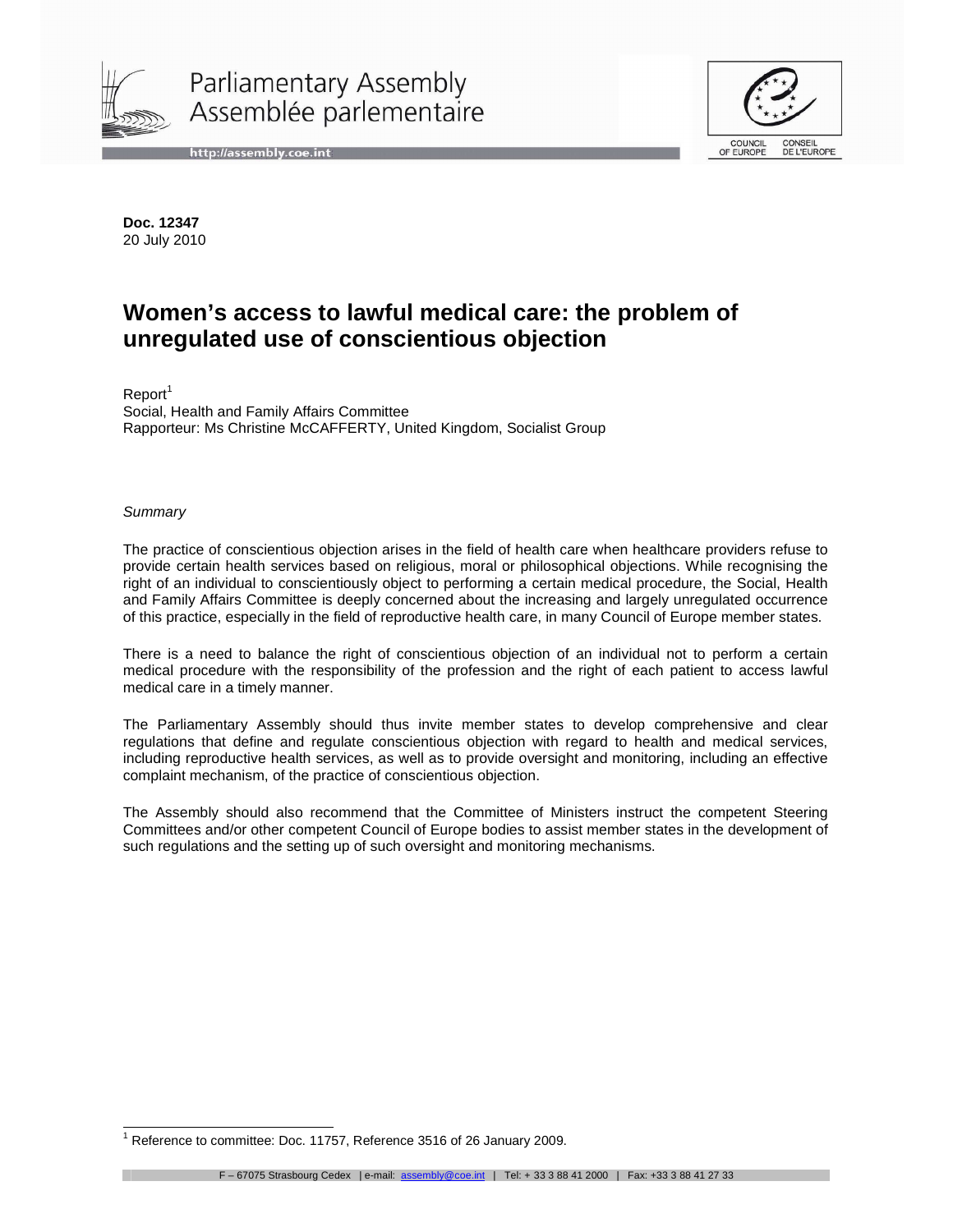# **A. Draft resolution**<sup>2</sup>

1. The practice of conscientious objection arises in the field of health care when healthcare providers refuse to provide certain health services based on religious, moral or philosophical objections. While recognising the right of an individual to conscientiously object to performing a certain medical procedure, the Parliamentary Assembly is deeply concerned about the increasing and largely unregulated occurrence of this practice, especially in the field of reproductive health care, in many Council of Europe member states.

2. The Assembly emphasises the need to balance the right of conscientious objection of an individual not to perform a certain medical procedure with the responsibility of the profession and the right of each patient to access lawful medical care in a timely manner. The Assembly is concerned that the unregulated use of conscientious objection disproportionately affects women, notably those having low incomes or living in rural areas.

3. In the majority of Council of Europe member states, the practice of conscientious objection is inadequately regulated or largely unregulated. A comprehensive and clear legal and policy framework governing the practice of conscientious objection by healthcare providers, coupled with an effective oversight and complaint mechanism, would have the potential to ensure that the interests and rights of both healthcare providers and individuals seeking legal medical services are respected, protected, and fulfilled.

4. In view of member states' obligation to ensure access to lawful medical care and to protect the right to health, as well as the obligation to ensure respect for the right of freedom of thought, conscience and religion of individual healthcare providers, the Assembly invites member states to:

 4.1. develop comprehensive and clear regulations that define and regulate conscientious objection with regard to health and medical services, including reproductive health services, which:

4.1.1. guarantee the right to conscientious objection only to individual healthcare providers directly involved in the performance of the procedure in question, and not to public or state institutions such as public hospitals and clinics as a whole;

4.1.2. oblige the healthcare provider to:

4.1.2.1. provide information to patients about all treatment options available (regardless of whether such information may induce the patient to pursue treatment to which the healthcare provider objects);

4.1.2.2. inform patients in a timely manner of any conscientious objection to a procedure, and to refer patients to another healthcare provider in that case;

4.1.2.3. ensure that patients receive appropriate treatment from the healthcare provider to whom they have been referred;

 4.1.3. oblige the healthcare provider to provide the desired treatment to which the patient is legally entitled despite his or her conscientious objection in cases of emergency (notably danger to the patient's health or life), or when referral to another healthcare provider is not possible (in particular when there is no equivalent practitioner within reasonable distance);

 4.2. provide oversight and monitoring, including an effective complaint mechanism, of the practice of conscientious objection so as to ensure that everyone, but particularly women, have access to an effective and timely remedy, and to guarantee the effective implementation and enforcement of these regulations within member states' respective health services.

<sup>&</sup>lt;sup>2</sup> Draft resolution adopted by the committee on 22 June 2010.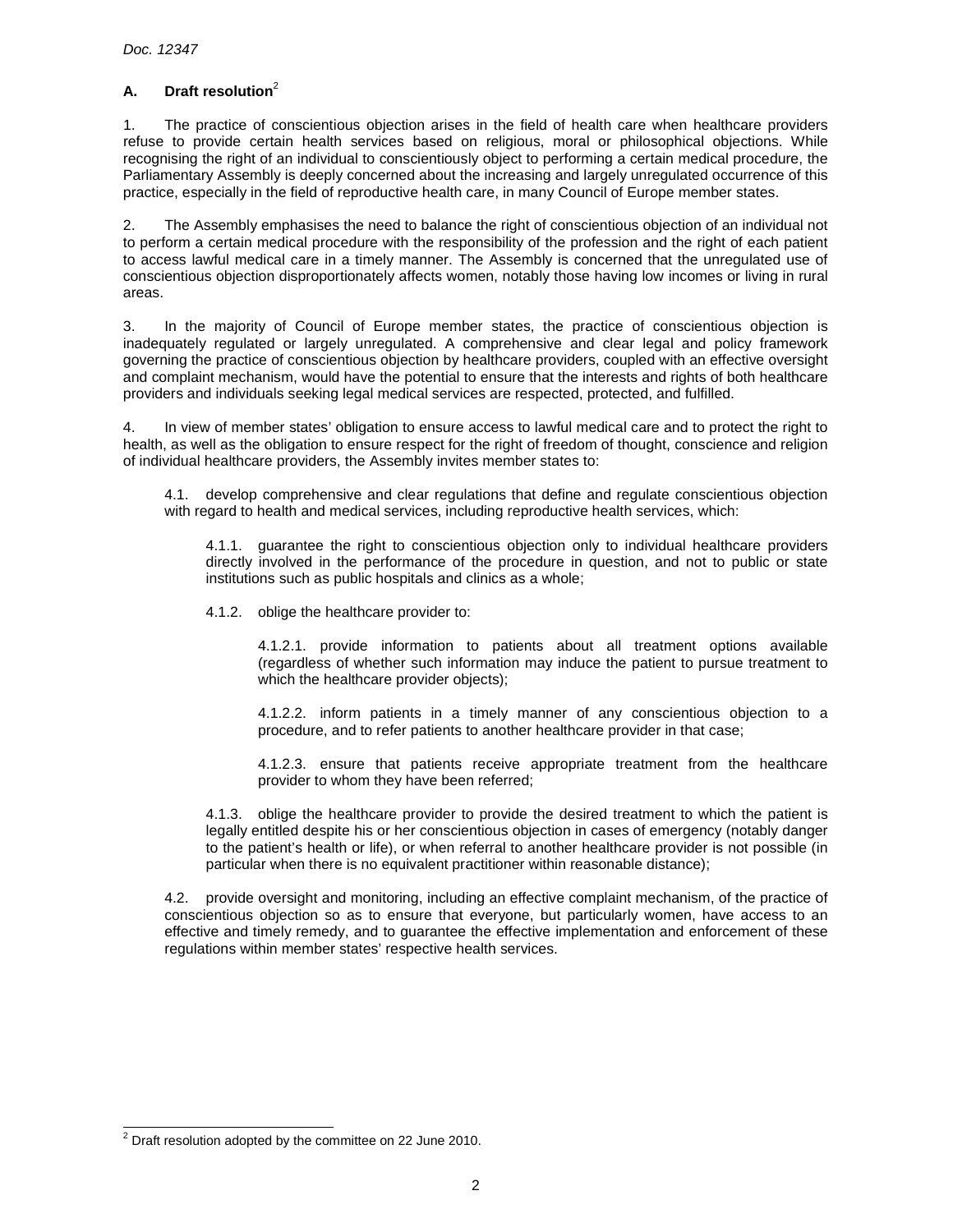## **B. Draft recommendation**<sup>3</sup>

1. The Parliamentary Assembly refers to its Resolution … (2010) on women's access to lawful medical care: the problem of unregulated use of conscientious objection and Resolution 1607 (2008) on access to safe and legal abortion in Europe.

2. The Assembly is deeply concerned about the increasing and largely unregulated occurrence of conscientious objection, especially in the field of reproductive health care, which poses an obstacle to women's access to lawful medical care in many Council of Europe member states.

3. The Assembly believes that the right of conscientious objection of an individual not to perform a certain medical procedure must be balanced with the responsibility of the profession and the right of each patient to access lawful medical care in a timely manner.

4. Thus, the Assembly recommends that the Committee of Ministers:

4.1. invite member states to develop comprehensive and clear regulations that define and regulate conscientious objection with regard to health and medical services, including reproductive health services, as well as to provide oversight and monitoring, as outlined in Resolution … (2010);

4.2. instruct the competent Steering Committees and/or other competent Council of Europe bodies to assist member states in the development of such regulations and the setting up of such oversight and monitoring mechanisms.

 3 Draft recommendation adopted by the committee on 22 June 2010.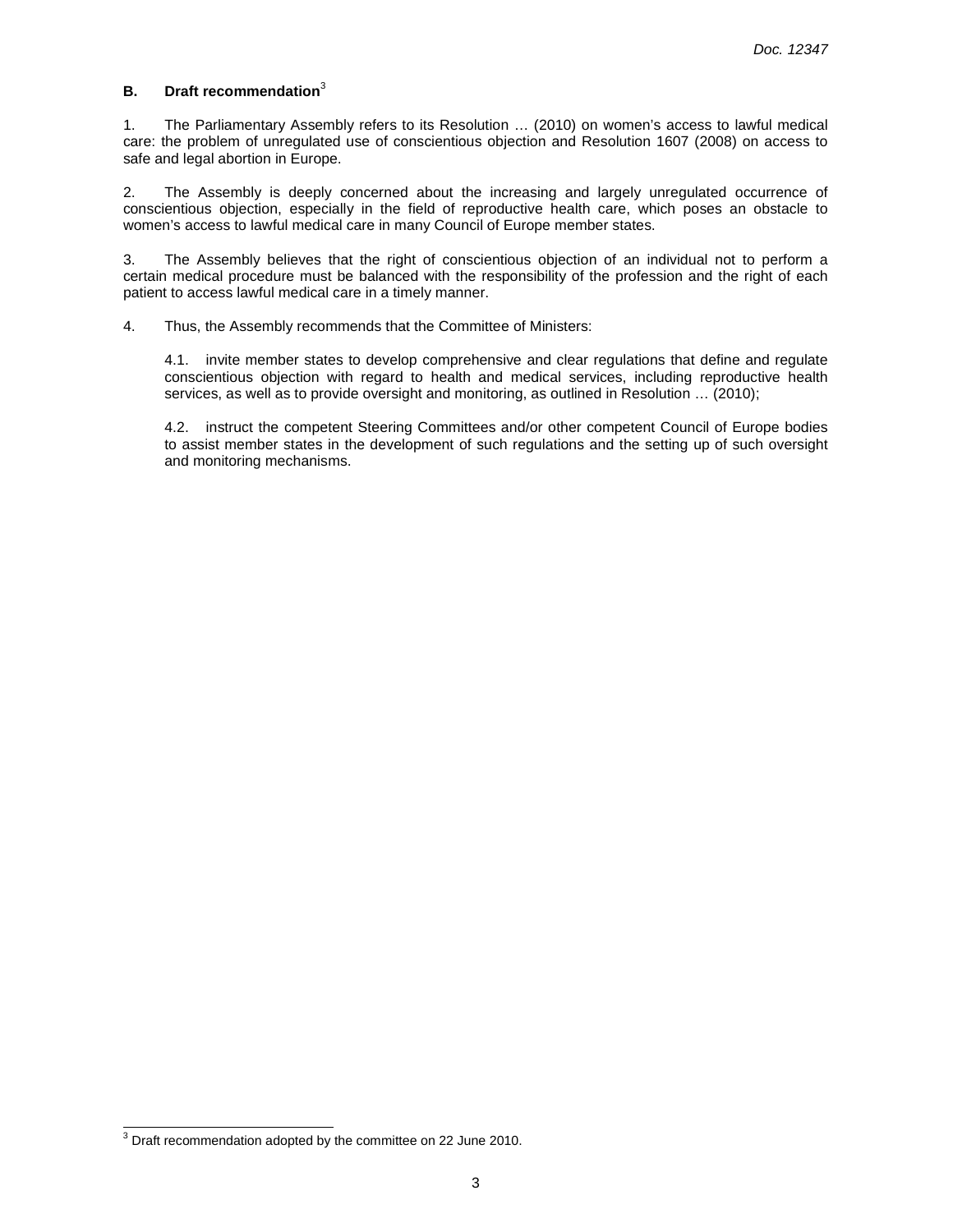# **C. Explanatory memorandum by Ms McCafferty, rapporteur**

# **Contents**

|    |                                                                                                | Page |
|----|------------------------------------------------------------------------------------------------|------|
|    |                                                                                                |      |
| 2. |                                                                                                |      |
| 3. | Conscientious objection in international and European human rights law                         |      |
|    |                                                                                                |      |
| 4. |                                                                                                |      |
|    | 4.1. Obligation to ensure availability and accessibility of lawful healthcare services through |      |
|    |                                                                                                |      |
|    |                                                                                                |      |
|    |                                                                                                |      |
|    | 4.4. Conscientious objection applies to healthcare professionals directly performing medical   |      |
|    |                                                                                                |      |
|    |                                                                                                |      |
|    |                                                                                                |      |
| 5. |                                                                                                |      |
|    |                                                                                                |      |
|    |                                                                                                |      |
|    |                                                                                                |      |
|    | 5.4. Lack of regulation regarding the scope of conscientious objection provisions 12           |      |
| 6. | Conclusions                                                                                    |      |
|    |                                                                                                |      |

#### **\*\*\*\*\***

#### **1. Introduction**

 $\overline{a}$ 

1. On 14 October 2010, Ms Hägg (Sweden, Socialist Group) and a number of her colleagues tabled a motion for a resolution entitled "Women's access to lawful medical care: the problem of unregulated use of conscientious objection" (Doc. 11757). This motion pointed out that, in the majority of the member states of the Council of Europe, the practice of conscientious objection in the medical field is inadequately or largely unregulated. The absence of a comprehensive and effective legal and policy framework governing the practice of conscientious objection by healthcare providers may severely affect individuals' health and lives in a number of Council of Europe member states. The signatories of the motion were particularly concerned about the way in which the unregulated occurrence of this practice disproportionately affects women, notably those having low incomes or living in rural areas.

2. The motion was referred to this committee for report (which appointed me rapporteur), and to the Committee on Equal Opportunities for Women and Men for opinion (which appointed Ms Circene, Latvia, EPP/CD, rapporteur for opinion). The Social, Health and Family Affairs Committee organised an exchange of views with two experts on this issue<sup>4</sup> at its meeting in Paris on 13 November 2009, and held a further exchange of views with two experts in Paris on 4 June 2010.<sup>5</sup> This report also draws on my fact-finding visit to Austria and the Czech Republic in June 2009, as well as on the expertise of Ms Christina Zampas, whom I would like to thank for her contribution to this report.

3. Based on the facts, and after proposing a brief definition of the phenomena, I wish to examine international and European human rights law and international medical standards on this issue. I will then address various facets of the issue, illustrating them through the practice of conscientious objection in different member states and set forth examples of the impact that non-regulation can have on individuals' health and lives. Lastly, I would like to propose lines of action to be followed at the national and European levels.

<sup>4</sup> Dr Christian Fiala, President of the International Federation of Professional Abortion and Contraception Associates, Austria, and Ms Christina Zampas, Senior Regional Manager and Legal Adviser for Europe of the Center for Reproductive Rights (New York/Stockholm).<br><sup>5</sup> Me Eugenia Beaselle, Undersecratory of S

Ms Eugenia Roccella, Undersecretary of State, Ministry of Labour, Health and Social Policies (Italy), and Ms Joanna Mishtal, Ph.D., Assistant Professor, Department of Anthropology, University of Central Florida (United States of America).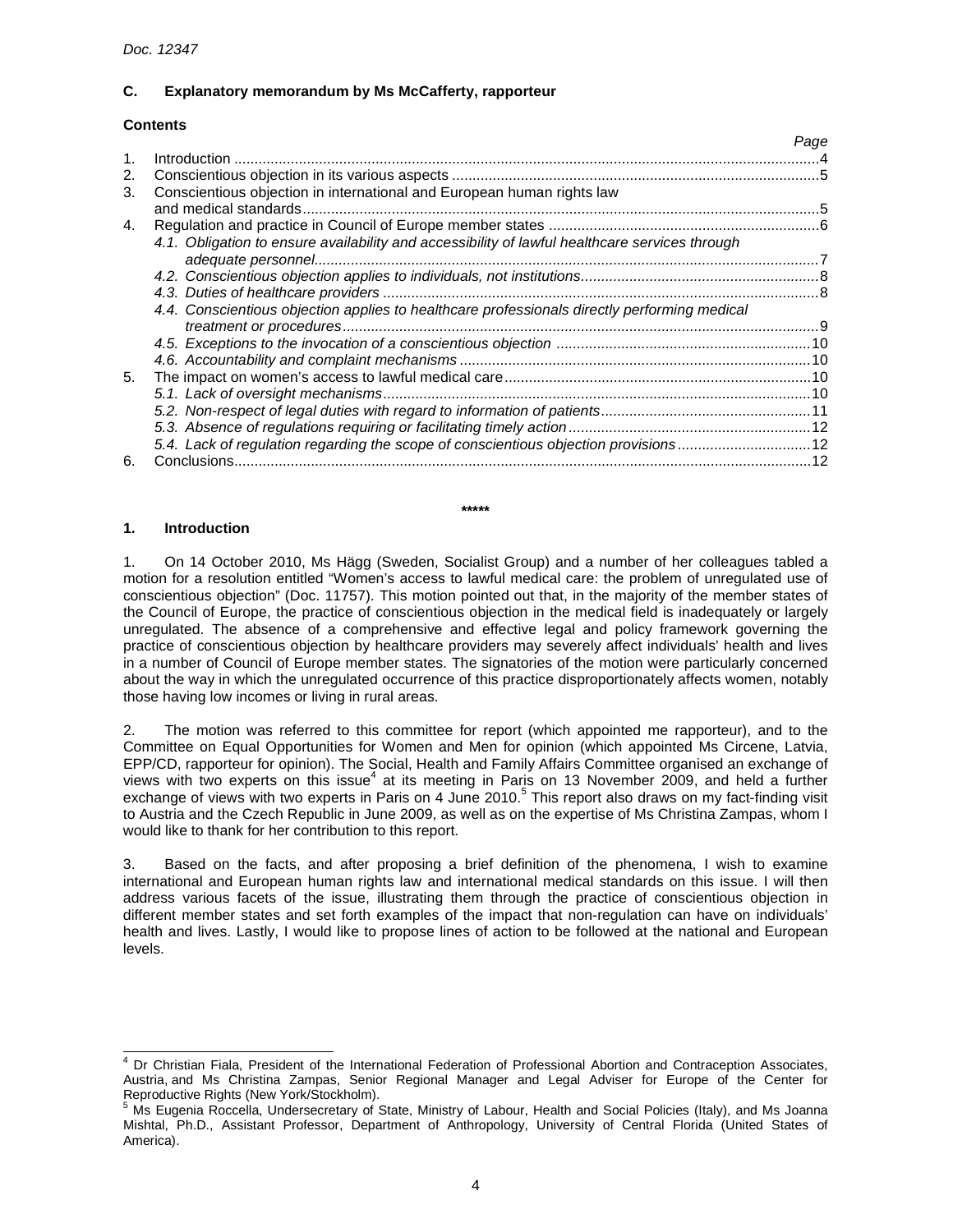## **2. Conscientious objection in its various aspects**

4. Conscientious objection in the medical field is generally based on personal convictions and ethical values of medical professionals of various professional categories (healthcare providers). Their convictions, very often linked to religion, can stand against their readiness to provide certain medical information and services. These consist, for example, of certain family planning services and reproductive technologies, safe abortion services where legal, and pain-relief by life-shortening means for terminally ill patients.

5. The phenomenon of conscientious objection in the medical field is highly controversial and its appraisal depends on various legal and social factors in a given national context. The debate on the issue is motivated by the wish to balance doctors' rights not to act contrary to their beliefs on the one hand, and patients' rights to access lawful medical procedures on the other.

6. Those who are against the idea of conscientious objection argue that a medical professional's conscience has little place in the delivery of modern medical care. Some even believe that if healthcare providers are not prepared to offer legal, efficient and beneficial care to a patient because it conflicts with their values, they should not practise medicine or related professions. In line with this attitude, the door to "value-driven medicine" is often seen as a door to a Pandora's box of idiosyncratic, bigoted and discriminatory medicine. The partisans of such attitudes quite frequently support the idea that doctors who compromise the delivery of medical services to patients on grounds of conscience should be punished through the removal of their license to practise and other legal mechanisms.

7. The argument in favour of allowing conscientious objection is that to fail to do so harms the healthcare providers and constrains their autonomy. Regardless of the position taken towards the issue as a whole, there is wide-spread belief that healthcare providers who have a conscientious objection to certain medical interventions should not be marginalised professionally.<sup>7</sup> In order to ensure patients<sup>'</sup> access to lawful medical services, however, healthcare providers should be obliged, also by law, to refer patients to other colleagues willing to provide the service in question. The fact that this does not occur very often is of particular concern.

8. In the context of this report, it is important to note that most of the examples given are in the context of reproductive health, as this is the field in which the practice of conscientious objection most often arises, and most concerns women. However, the standards of access to medical care which are illustrated through the examples given are applicable in any situation where there is an objection by a healthcare provider.

#### **3. Conscientious objection in international and European human rights law and medical standards**

9. International and European human rights law recognises an individual's right to freedom of religion, conscience and thought as well as a state's obligations to respect that right. States also have an obligation to ensure access to lawful medical services, including reproductive healthcare services. Where these come into conflict, states should ensure that a healthcare service provider's refusal to provide medical care or deliver health-related products, does not unduly disadvantage or deny access to healthcare services which patients are legally entitled to receive.<sup>8</sup>

10. International human rights treaty monitoring bodies, such as the United Nations Committee on the Elimination of Discrimination Against Women, which monitors states' compliance with the Convention on the Elimination of All Forms of Discrimination Against Women ("CEDAW Convention"), have repeatedly affirmed that states have a positive obligation to regulate the invocation of conscientious objection by health professionals so as to ensure that women's access to health and reproductive health is not limited.<sup>9</sup> Overall, the regulation of the right to conscientious objection should implement "the right of men and women to be informed and to have access to safe, effective, affordable and acceptable methods of family planning of their choice, as well as other methods of their choice for regulation of fertility which are not against the law.<sup>1</sup>

 $\overline{a}$ 

<sup>6</sup> Bernard Dickens: The art of medicine. Conscientious commitment. www.thelancet.com, vol. 371, 12 April 2008.

<sup>7</sup> Conscientious objection and doctors' personal beliefs, British Medical Association (BMA), 2007.

<sup>&</sup>lt;sup>8</sup> See: Universal Declaration of Human Rights; International Covenant on Civil and Political Rights (ICCPR); International Covenant on Economic, Social and Cultural Rights (ICESCR) and Convention on the Elimination of All Forms of Discrimination Against Women (CEDAW). 9

Report of the United Nations CEDAW Committee, (2008).

<sup>&</sup>lt;sup>10</sup> Report of the International Conference on Population and Development.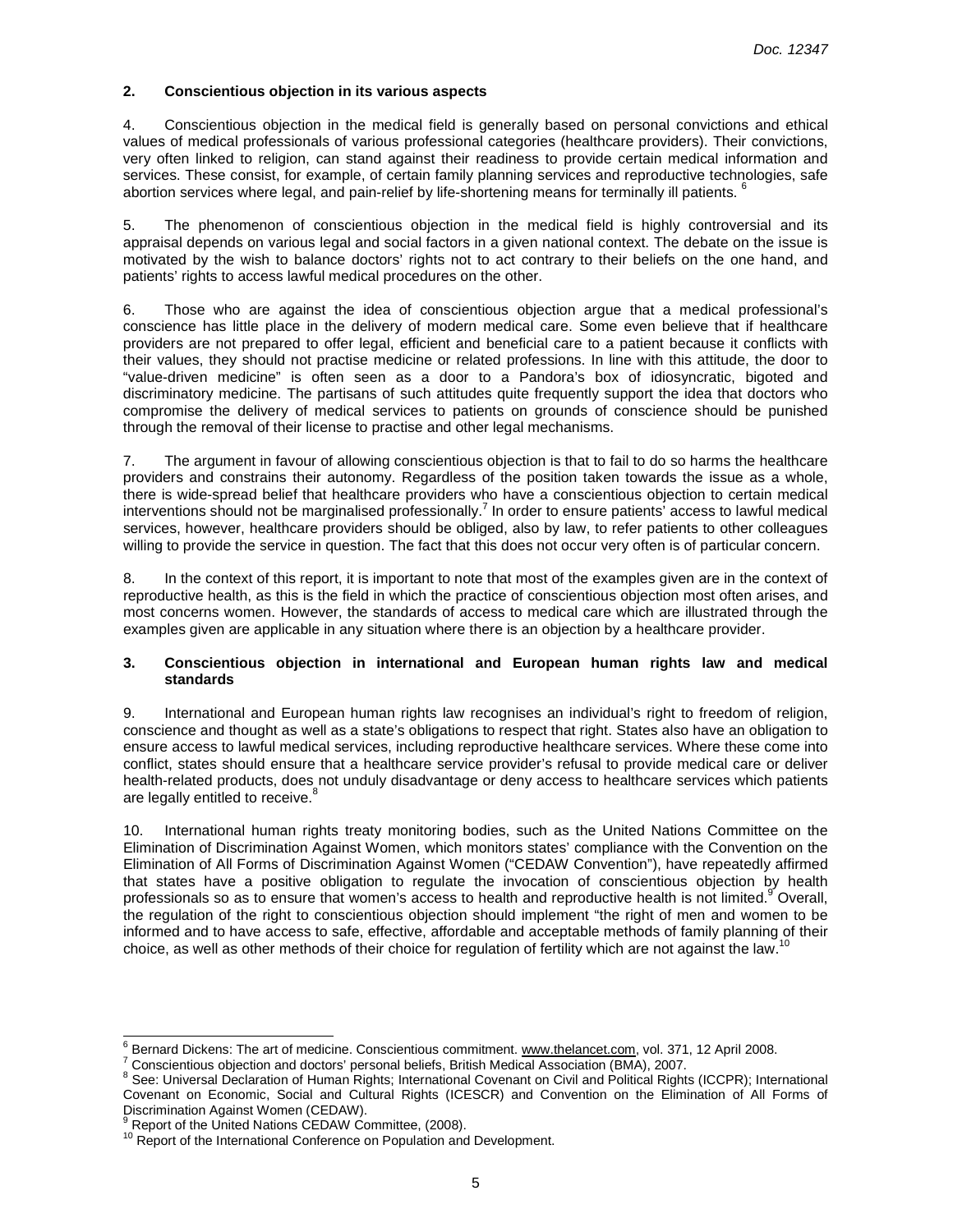11. At European level, Article 9 of the European Convention on Human Rights guarantees the right to freedom of thought, conscience and religion and provides that this right is "subject to such limitations as are prescribed by law and as are necessary in a democratic society in the interests of public safety, for the protection of public … health, or the protection of the rights and freedoms of others". This limitation on an individual's right to conscientiously object was explicitly recognised by the European Court of Human Rights in the context of access to contraceptives. $1$ 

12. Under international human rights law, states have a duty to ensure that healthcare providers' exercise of conscientious objection does not harm the health and rights of their patients. This means that regulation of the right to conscientious objection should ensure the functioning of administrative procedures that provide immediate alternatives to women when conscientious objection would otherwise deny the women access to a legal procedure. $12$ 

13. International medical ethical standards, such as those established by the World Health Organization (WHO) and the International Federation of Gynaecology and Obstetrics (FIGO) provide further guidance on regulating the right to conscientious objection. The WHO and FIGO both direct that physicians who conscientiously object to performing a procedure have a duty to refer the patient to another provider who does not object. Such physicians also have a duty to treat an individual whose life or health is immediately at risk, and to provide timely care when referral to other practitioners or delay would jeopardise the patient's health and well-being.

14. As regards hospitals and indirect service providers, the WHO makes it clear that hospital managers should ensure that trained staff, whatever their perspective, "are available at all times" to assist in cases of abortion complications,<sup>13</sup> and that a public hospital, clinic or health centre cannot endanger women's lives or health by refusing services allowed by law.<sup>14</sup> Lastly, FIGO affirms that physicians have "an ethical obligation, at all times, to provide benefit and prevent harm".

# **4. Regulation and practice in Council of Europe member states**

15. Many member states have enacted laws, ethical codes and occasionally regulations or guidelines, guaranteeing the right to conscientious objection in healthcare settings, and the national courts of some countries have developed jurisprudence on this topic. However, many countries facing problems in the area of conscientious objection in healthcare settings lack a comprehensive and effective legal and policy framework, as well as oversight mechanisms to govern the practice of conscientious objection by healthcare providers.

16. Some member states have constitutional protections for freedom of conscience, but have not elaborated on this right, and others only recognise the right to conscientious objection in the context of a specific medical procedure. Some countries do not regulate this practice at all,<sup>16</sup> while others inadequately implement the regulatory framework in respect of conscientious objection.<sup>17</sup>

17. Healthcare providers who invoke conscientious objection have certain legal and ethical duties that aim to protect the patient. States should ensure that regulations on conscientious objection clearly specify these duties. The absence of effective legal and policy frameworks in some member states means that individuals are unable to access the healthcare services that they are entitled to receive, undermining, inter alia, their rights to healthcare services and to privacy, and potentially constituting a breach of the duty of care and abandonment of patients.<sup>18</sup>

<sup>11&</sup>lt;br><sup>11</sup> See *Pichon and Sajous v. France*, European Court of Human Rights, Application No. 49853/99 (admissibility decision), and Adriana Lamacková, Conscientious Objection in Reproductive Healthcare: Analysis of Pichon and Sajous v. France, European Journal of Health Law 15 (2008).

See CEDAW General Recommendation on Women and Health, No. 24 (1999), paragraph 11.

<sup>&</sup>lt;sup>13</sup> WHO, Department of Reproductive Health and Research, Technical and Managerial Guidelines for Prevention and Treatment of Abortion Complications (1995).

See WHO, Safe Abortion Guidance (2003).

<sup>15</sup> FIGO: Resolution on Conscientious Objection, 2006.

<sup>&</sup>lt;sup>16</sup> Andorra, Latvia, Malta, Montenegro, "the former Yugoslav Republic of Macedonia" and Sweden do not regulate conscientious objection. In the case of Sweden, healthcare providers are accommodated and there appears to be few problems in balancing the rights of healthcare providers with the rights of women.

Relevant evidence is known for Poland, Slovakia and Italy, for example.

<sup>&</sup>lt;sup>18</sup> See, generally, Rebecca J. Cook, Monica Arango Olaya, Bernard M. Dickens, Healthcare Responsibilities and Conscientious Objection, 104, International Journal of Gynecology and Obstetrics (2009) (hereinafter Cook et al., Healthcare Responsibilities).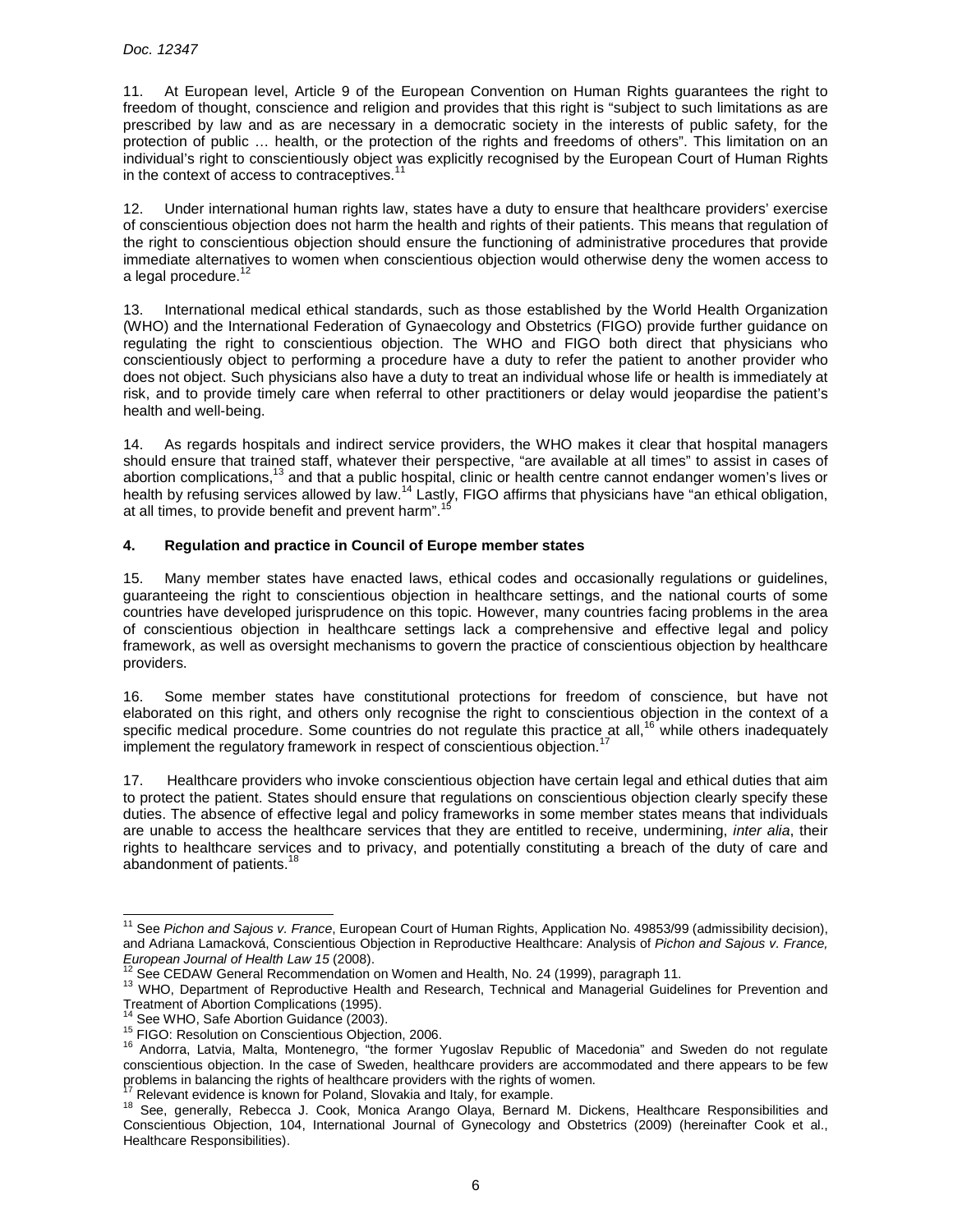#### 4.1. Obligation to ensure availability and accessibility of lawful healthcare services through adequate personnel

18. According to international human rights law and medical standards, countries have an obligation to ensure the adequate availability and accessibility of quality sexual and reproductive healthcare services by, inter alia, employing staff who are available and willing to competently deliver services in a timely manner and within a convenient distance.<sup>1</sup>

19. Regulations on conscientious objection should establish clear procedures within healthcare facilities for medical personnel to report in advance their refusal to provide certain services, including the establishment of a register of objecting providers, and should clearly establish the duties of objecting healthcare providers (see sub-sections below on specific duties). Objecting healthcare providers have the burden of proving that their objection is grounded in their conscience or religious beliefs and that the refusal is in good faith. $^{20}$ 

20. Many countries regulate conscientious objection only, or primarily, in the abortion context, recognising that this is one of the most common medical procedures that healthcare providers may conscientiously object to. Hence, the examples given and many of the issues that arise do so in the abortion context. For example, in Croatia, it has been reported that some doctors will say they object to providing an abortion, but then offer the patient an abortion in a private setting, for financial gain. In Norway, regulations on conscientious objection require healthcare providers to give written notice to their employing hospital if they refuse to assist with abortions, and those hospitals, in turn, have to report it to government authorities. In Slovenia, the Health Services Act allows for conscientious objection in accordance with international rules on the practice. It requires healthcare workers to report their conscientious objection to their employing institution, and the institution to ensure that patients' rights to healthcare are accessible "without disruption". This enables member states to ensure that medical professionals willing to perform healthcare services are available.

21. Some countries have organised their healthcare system and personnel recruitment in such a way as to ensure that there are doctors willing and able to provide services. For example, guidelines on the appointment of doctors to hospital posts issued by the United Kingdom National Health Service recommend that termination of pregnancy duties should be a feature of the job when adequate services for termination of pregnancy "would not otherwise be available", that the job description should be explicit about termination of pregnancy duties, and that applicants should be "prepared to carry out the full range of duties which they might be required to perform if appointed", including duties related to termination of pregnancy.<sup>21</sup>

22. Other contexts where the issue of conscientious objection can be of relevance are "end of life situations" and the field of assisted reproduction. As far as the former is concerned, doctors are generally expected to treat patients in their best interest and notably to provide treatment if there are chances of recovery for the patient. Euthanasia is forbidden by law in many Council of Europe member states, such as in Austria, which is examined for the purpose of this report. The professional rules generally impose on medical professionals the duty to provide pain relief. The absence of a clear legislative framework, however, makes relevant decisions difficult for medical professionals. The healthcare providers' fear of litigation and challenge often leads to life-prolonging measures. Regarding this issue, reference must be made to the Parliamentary Assembly's Resolution 1649 (2009) on palliative care, based on a report prepared by Wolfgang Wodarg (Germany, SOC), which stated that that "liberal constitutional states cannot leave ethical questions concerning the life and death of individuals unanswered".

23. According to the Austrian Law on Living Wills of 2006, patients can refuse treatment in end of life situations in advance. This is an ideal precondition to avoid demands for euthanasia legislation and has also made it easier for medical staff to deal with conflicting opinions of family members. It also creates better conditions for people who want to be able to die with dignity. Related to this issue and as a follow-up to Resolution 1649 (2009), the Committee is currently working on a report on "Living wills and the protection of health and human rights".

<sup>19</sup> See ICCPR, CEDAW and WHO.

<sup>&</sup>lt;sup>20</sup> European Union Network of Independent Experts on Fundamental Rights, The right to conscientious objection and the conclusion by EU Member States of concordats with the Holy See (2005).

<sup>21</sup> United Kingdom, NHS Guidelines, Appointment of doctors to hospital posts, NHS Executive HSG(94)39, 14 September 1994.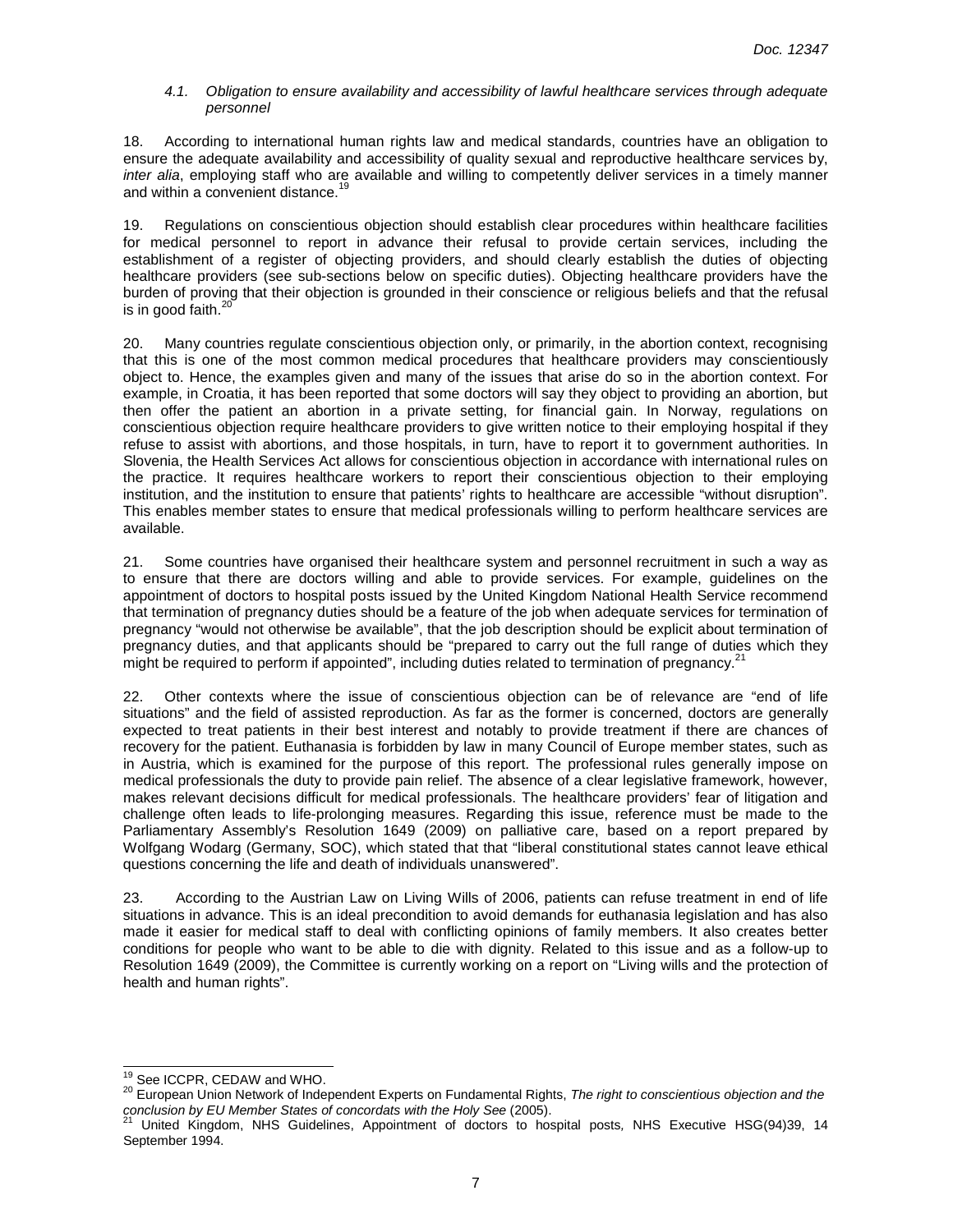24. The field of assisted reproduction has been regulated by a number of member states. Relevant laws were, for example, introduced in the Czech Republic recently. Assisted reproduction is allowed for heterosexual couples with prior consent of the donors. Three cycles would generally be covered by the health insurance, so that even poor people can receive treatment and be fully reimbursed. Anonymous donors are allowed but are not paid. Surrogacy is not allowed at all. The issue of individual conscientious objection is, however, less problematic in this field, given the fact that only specialised centres offer such treatments anyway. The main issue arising here is one of (collective) ethics and the way it is expressed by the legal limits set in specific situations (homosexual couples, anonymous donors, surrogacy, etc.).

## 4.2. Conscientious objection applies to individuals, not institutions

25. According to international human rights law, the right to freedom of thought, conscience and religion is an individual right and, therefore, institutions such as hospitals cannot claim this right. Healthcare institutions, as state entities, have a duty to provide legal health services to the public.

26. In France, a Constitutional Council decision recognised that conscientious objection is a right afforded to individuals, not institutions, and upheld the repeal of paragraphs in the Code of Public Health, removing the possibility for department heads of public health establishments to refuse to allow the provision of abortion services in their departments. The Constitutional Council clarified that freedom of conscience is individual, not institutional or departmental.

27. In Germany, the Federal Administrative Court, in upholding the decision of the Bavarian Higher Administrative Court, indicated that public hospitals must provide abortions, enabling women to realise their entitlement to abortion under the law.

## 4.3. Duties of healthcare providers

28. Regulations on conscientious objection in healthcare settings recognise the right of healthcare providers to object to certain healthcare procedures, but also impose certain obligations on providers to ensure that patients receive the medical care they need and are legally entitled to receive. These obligations include the duty to provide information to patients about all the treatment options available, regardless of whether such information would induce the patient to pursue treatment to which the healthcare provider objects.

29. Healthcare providers also have a duty to inform patients in good time of any conscientious objection to a procedure, and in these circumstances to refer patients to another healthcare provider. Furthermore, the conscientious objector has a duty to ensure that any patient whom she or he refers receives quality treatment from the new healthcare provider. Additionally, in situations in which a referral to another healthcare provider is not possible, or in cases of emergency, the conscientious objector must provide the desired treatment to which the patient is legally entitled.

## Patients' right to information

30. Conscientious objection regulations apply only to medical services; a healthcare provider cannot invoke the right to conscientious objection in relation to the provision of information. Even if they object to providing certain services, healthcare providers have the duty to offer accurate and non-biased information about all the medical procedures legally available, including the risks, benefits and alternatives to treatment, so that the patient can make an informed choice about the treatment to pursue. In order to enable the patient to make informed decisions about her or his healthcare, healthcare providers must provide diagnostic care services, such as prenatal examinations to detect foetal impairment, to all patients, whether or not the results of such care may lead to an objectionable act by the patient.

31. Additionally, in the United Kingdom, the General Medical Council Guidelines indicate that in a situation in which a doctor conscientiously objects to the provision of certain services, she or he must ensure that the patient has sufficient information about the available treatment options. The doctor must discuss with the patient the information that she or he has and that the patient might need. Furthermore, the doctor has an obligation to personally meet with such a patient and provide him or her with printed materials about any treatments or procedures which the doctor chooses not to provide him- or herself because of a conscientious objection.<sup>22</sup>

 $\overline{a^2}$  United Kingdom General Medical Council, "Personal Beliefs and Medical Practice".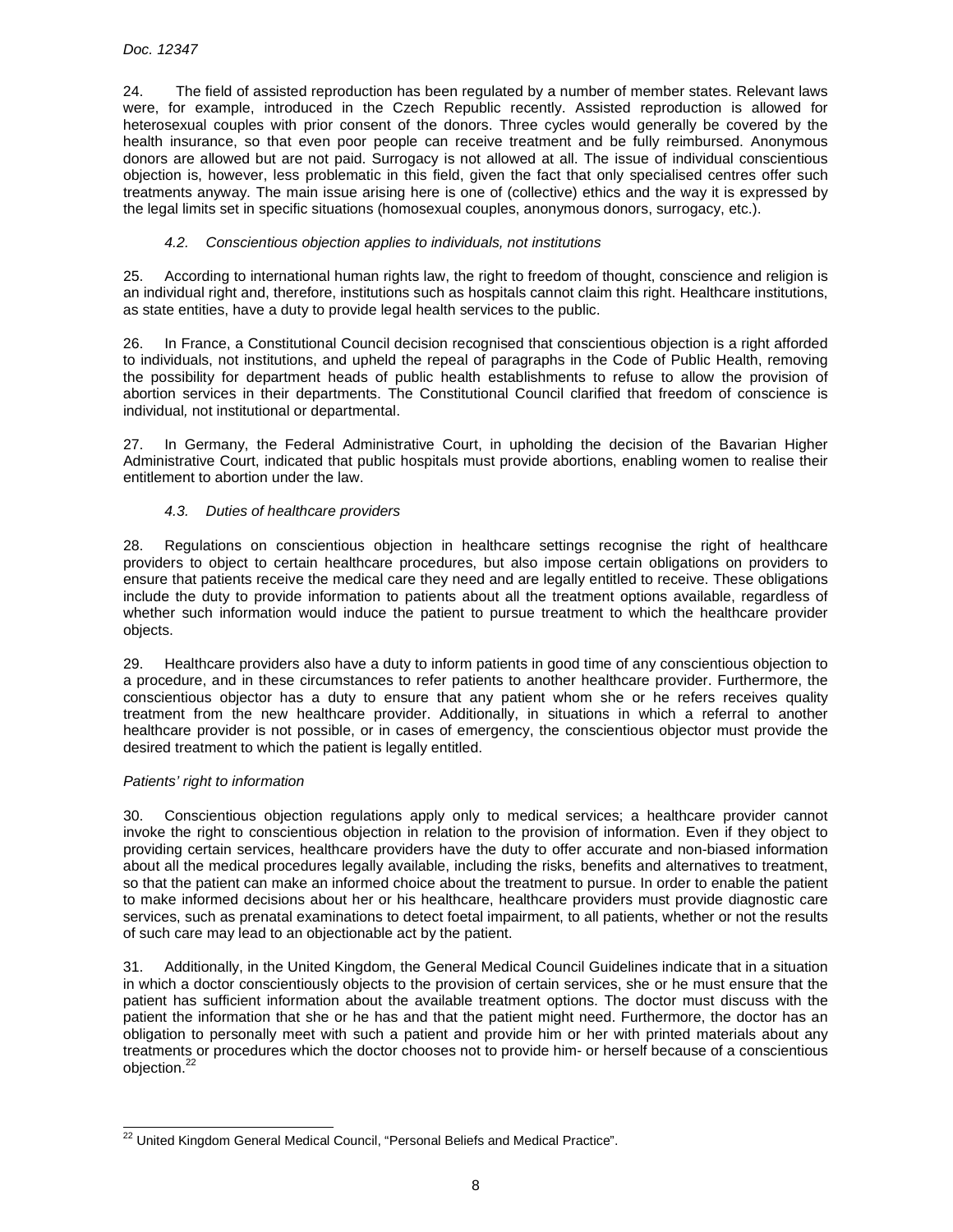#### Timely notice to patients and duty to refer

32. Conscientious objectors also have a duty to inform the patient in a timely manner of their conscientious objections to a specific procedure, and similarly, to refer such patient, in a timely manner, to a healthcare provider who is willing and able to perform the healthcare procedure or treatment and who is conveniently accessible.<sup>23</sup> This requirement for timely notice and referral should apply from the moment the patient first requests medical intervention from a healthcare provider.

33. For example, Portugal's Medical Association Code of Ethics mandates that a physician "immediately communicate" to patients his or her objection, while Law 16/2007 requires that physicians communicate their objections to patients in a "timely fashion". In France, doctors who conscientiously object also have a legal duty to a woman seeking an abortion to give her the name of experts to perform the procedure. In Poland, Croatia and Hungary, laws require physicians to inform patients of any conscientious objection to a procedure and refer such patients to other doctors, but they do not have an oversight mechanism to ensure that this happens, leaving many patients without a referral.

34. In the United Kingdom, guidelines issued by the British Medical Association (BMA)<sup>24</sup> and the Royal College of Obstetricians and Gynaecologists (RCOG), which have informed the implementation and judicial interpretation of the conscientious objection provisions of the 1967 Abortion Act, oblige physicians who conscientiously object to providing abortion services to take preparatory steps to arrange for an abortion and provide referrals to another doctor without delay. The BMA guidelines explicitly provide that "[i]t is not sufficient simply to tell the patient to seek a view elsewhere since other doctors may not agree to see her without appropriate referral". The RCOG has issued recommended referral times for abortion services.<sup>25</sup>

35. In addition, the United Kingdom National Health Service guidelines, which are issued to provide guidance to practitioners, note that all doctors who conscientiously object to "recommending termination should quickly refer a woman who seeks their advice about a termination to a different [general practitioner].  $\ldots$  If doctors fail to do so, they could be alleged to be in breach of their terms of service".<sup>26</sup> Similarly, in the Netherlands and France, laws place a legal obligation on healthcare professionals and physicians, respectively, to immediately communicate to a pregnant woman their refusal to perform an abortion.

#### Duty to treat if referral is not possible

36. In situations in which the healthcare provider is unable to guarantee that women will receive quality treatment elsewhere, that healthcare provider must provide treatment to the patient, regardless of whether it conflicts with her or his conscience.<sup>27</sup> In Norway, for example, a physician may not refuse to treat a patient unless the patient has reasonable access to another doctor who can provide the treatment. In San Marino, a physician who conscientiously objects to the performance of a procedure must refer the patient to another medical professional who can provide adequate treatment, and the physician must ensure that the patient continues to receive care during the transition period.

#### 4.4. Conscientious objection applies to healthcare professionals directly performing medical treatment or procedures

37. While all countries that recognise conscientious objection in the healthcare context or in relation to a specific medical procedure extend such right to physicians, the application of this right to other healthcare personnel is often unclear and therefore problematic for defining the scope of the right. Conscientious objection should only be invoked by the personnel who are directly involved in the medical procedure and not by those who are involved indirectly, such as hospital administrators, nurses, etc. The resulting lack of clarity with regard to whom such a right extends may delay women's access to reproductive health services.<sup>28</sup>

38. Norway's abortion regulations, for instance, establish that the right to refuse to participate in an abortion can only be claimed by those who are performing or assisting with the performance of the procedure and not by staff providing care or treatment to the woman before or after the procedure. Similarly, Italy's abortion law does not exempt healthcare personnel from providing pre- and post-abortion care.

 $23$  CEDAW.

<sup>&</sup>lt;sup>24</sup> BMA's Handbook of Ethics and Law.

<sup>&</sup>lt;sup>25</sup> BMA's Handbook of Ethics and Law; RCOG Guidelines.

<sup>&</sup>lt;sup>26</sup> United Kingdom NHS Guidelines, HSG(95)37, July 1995.

See FIGO, 2006 Resolution on Conscientious Objection; CEDAW.

<sup>&</sup>lt;sup>28</sup> This is particularly problematic in the case of emergency contraception (the "morning after pill") if there is no pharmacist in the vicinity willing to sell the medication, since it needs to be taken within a certain number of hours.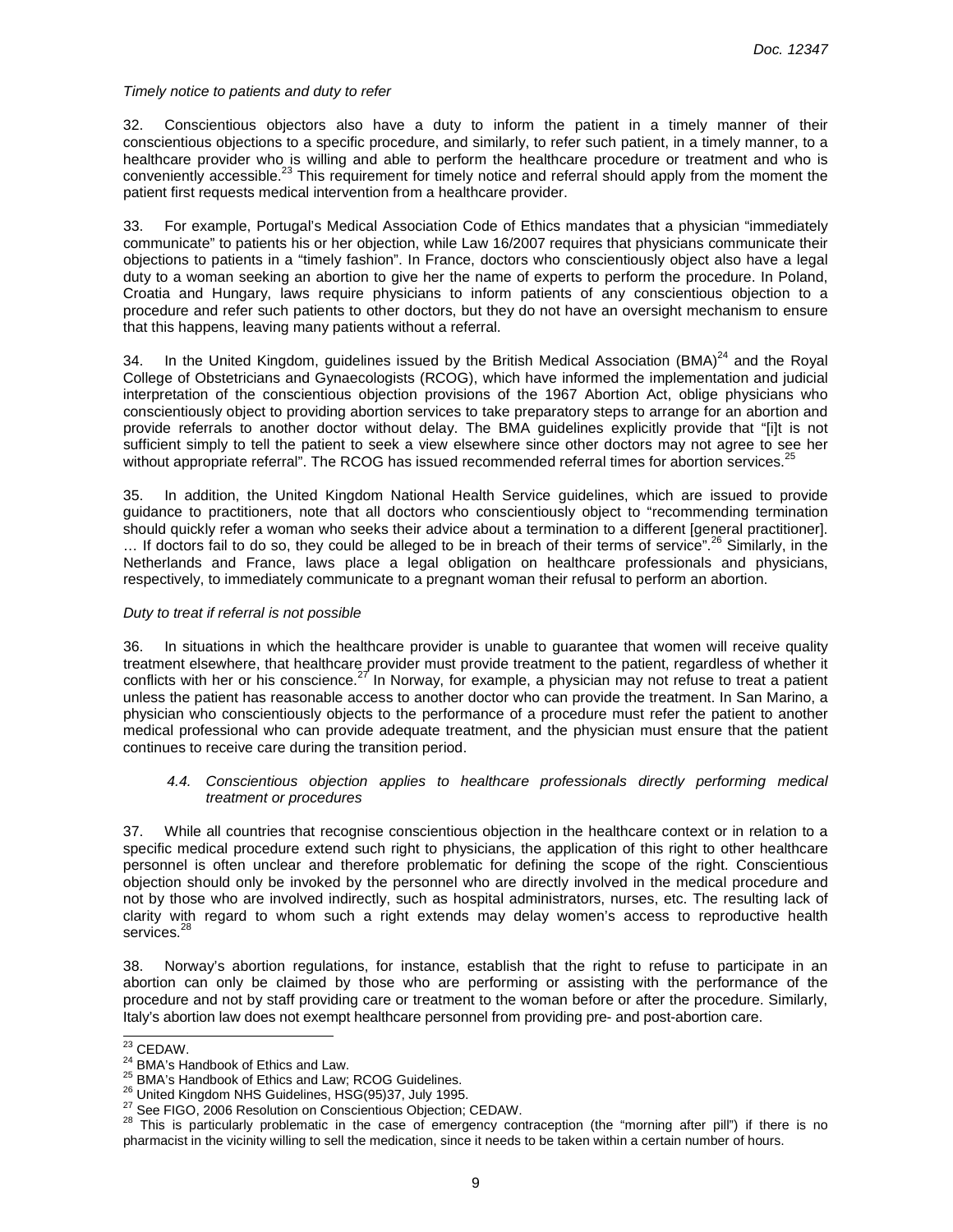39. The case of Pichon and Sajous v. France, in the European Court of Human Rights, illustrates how accommodations to conscientious objection are not unlimited. The Court held that pharmacists who refused to sell contraceptives cannot impose their religious beliefs on others. The Court explained that the right to freedom of religion, as a matter of individual conscience, does not always guarantee the right to behave in public in a manner governed by that belief. The Court stated that "as long as the sale of contraceptives is legal and occurs on medical prescription nowhere other than in a pharmacy, the applicants cannot give precedence to their religious beliefs and impose them on others as justification for their refusal to sell such products".<sup>29</sup>

## 4.5. Exceptions to the invocation of a conscientious objection

40. Surveys show that only a limited number of Council of Europe member states expressly prohibit the invocation of conscientious objection in the case of emergency or risk of death as well as danger to the patient's health.<sup>30</sup> This is an area that should generally be regulated in order to clarify the rights of both healthcare providers and their patients.

# 4.6. Accountability and complaint mechanisms

41. Member states have an obligation to put in place effective monitoring and accountability mechanisms to ensure that conscientious objection clauses do not, in practice, unduly disadvantage patients or deny them access to lawful healthcare services. Many countries have a general healthcare complaint mechanism as recourse for patients who believe their rights have been violated, through which illegal exercise of the right to conscientious objection can presumably be addressed. While a separate complaint mechanism may not be necessary for the issue of conscientious objection, laws and regulations that grant a right to conscientious objection should clarify that the exercise of this right in violation of the law will be subject to such member state's general complaints procedure and that individuals have a right to an effective remedy in a timely manner.

42. Every member state should have a complaint mechanism with a clear procedure available to individuals against a healthcare professional or institution who allegedly acts in violation of the law while providing medical services. All responses to complaints should be issued in a well-justified written decision available to all parties.

43. In the Czech Republic, for example, in the context of abortion, the law provides for a complaint mechanism with a timely appeals process, for when a gynaecologist denies a patient an abortion. While this mechanism does not explicitly make reference to conscientious objection, the time guidelines in this law are extremely important in ensuring that a woman is not denied access to abortion because of administrative delays that could be caused solely by a health professional's personal objections to the procedure. In cases in which a woman's right to access lawful health services is violated, legislation should establish appropriate sanctions and remedies.

## **5. The impact on women's access to lawful medical care**

44. In practice, various factors can lead to situations where women's access to lawful medical care is affected. The most widely observed reasons are the lack of oversight mechanisms ensuring the implementation of existing legal provisions and policies, the non-respect of legal duties with regard to the information of patients, the absence of regulations requiring or facilitating timely action (notification of conscientious objection, appeals processes, etc.) as well as the lack of regulation regarding the scope of conscientious objection provisions.

# 5.1. Lack of oversight mechanisms

45. A recent report by Italy's Ministry of Health demonstrates the impact of the lack of oversight mechanisms that ensure the availability and accessibility of healthcare providers in the context of abortion. The report shows that nearly 70% of gynaecologists in Italy refuse to perform abortions on moral grounds, despite a strong legal framework in this area. The report found that between 2003 and 2007, the number of gynaecologists invoking conscientious objection in their refusal to perform an abortion rose from 58.7 to

 $^{29}$  Pichon and Sajous v. France (admissibility decision), see footnote 11.

<sup>&</sup>lt;sup>30</sup> Bosnia and Herzegovina, Croatia, Czech Republic, Hungary (risk of death applies only to abortion), Italy, Lithuania, Poland, Portugal, San Marino, Slovak Republic and the United Kingdom (abortion only).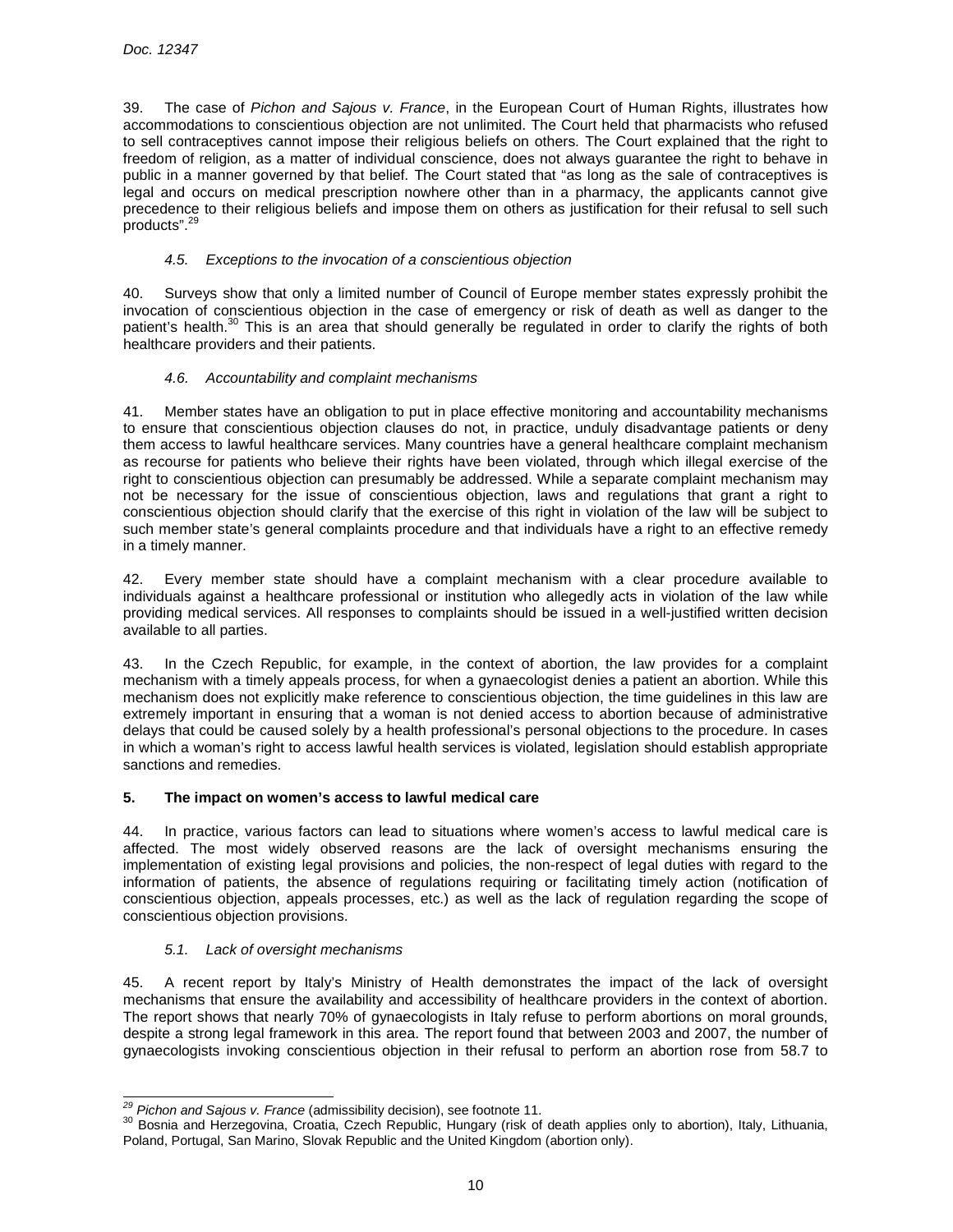69.2%. The percentage of anaesthetists who refused to assist in an abortion rose from 45.7 to 50.4%. In the southern parts of the country, the numbers are even higher. $31$ 

46. According to the International Planned Parenthood Federation (IPPF), in Austria, a woman faces a number of challenges in obtaining an abortion, even though the country expressly recognises a right to abortion, because healthcare professionals frequently conscientiously object to performing this procedure. There are no specific legal guidelines regarding conscientious objection in Austria, but in practice, doctors can refrain from abortion if the only reason for the intervention is unwanted pregnancy, although no objection is possible if the mother's life is in danger. It has been reported that there is a difference of practice between the eastern and the western part of Austria (abortion being less accessible in the latter) and that few doctors are willing to perform abortions in rural areas of the country. As a result, women must travel to another region of Austria or even another country to obtain an abortion. $32$  In any case, the women concerned would have to pay themselves for medical services linked to abortion.

47. The ability of public institutions to conscientiously object to healthcare services impedes women's ability to exercise their right to legal sexual and reproductive health services, and oversight mechanisms are crucial in ensuring that this practice does not occur. For example, in Slovakia and Poland,<sup>33</sup> conscientious objection is often abused by the top management of hospitals, who frequently have an unwritten policy banning some interventions (usually abortions or sterilisations) throughout their hospital, regardless of the opinion of the healthcare staff. In Poland, many institutions do not have a formal policy of conscientious objection and, in many instances, individual providers do not formally invoke their right or express it in terms of conscientious objection. In the capital city of Slovakia, Bratislava, for instance, one of the public hospitals does not perform abortions. In the large regional capital of Trnava, no hospitals perform abortions.

#### 5.2. Non-respect of legal duties with regard to information of patients

48. Breaches of the duties that conscientious objectors owe to their patients may also have dire consequences for women. For instance, if healthcare providers do not provide information to their patients about various treatment options, including diagnostic care, they deprive them of the opportunity to make informed decisions about the healthcare procedures that are in their best interest. Healthcare providers should not be allowed to invoke conscientious objection with regard to healthcare information, including diagnostic care that may or may not lead to objectionable treatment. Regarding yet an earlier 'stage' of information, it has been observed that the number of abortions decreases with the availability of contraception. Accordingly, the Ministry of Health of the Czech Republic has, until very recently, observed a significant long-term trend of decrease in abortions. This shows the importance of timely educational measures for the prevention of medical situations (such as abortion) where the issue of conscientious objection might arise.

49. A 2003 United Kingdom High Court judgment sheds some light on the potential unlawfulness of such acts. It found a doctor negligent for failing to properly counsel – in part because of his religious beliefs – his patient about her increased risk of giving birth to a baby with Down's syndrome and the availability of prenatal screenings for such abnormalities. The doctor, a devout Catholic, noted that he did not routinely and explicitly discuss screening for abnormalities with every pregnant woman. He testified that he thought pregnancy was a happy event and would want to "soothe, not alarm patients", but that he expected he would have told someone of the plaintiff's age that she was "at a slightly raised risk" for foetal abnormalities. The court noted that "[o]n his own account [the physician's] approach to the subject [of informing patients about screening for abnormalities] was coloured by his belief in Roman Catholic doctrine". The court ultimately found that if the doctor had used the phrase "slightly raised risk," as he testified, "it would have been seriously misleading"; considering that experts testified that the risk of foetal abnormalities increases significantly at the plaintiff's age.<sup>35</sup> As a result of the doctor's failure to provide such information, the patient could not make an informed choice about whether or not to carry her pregnancy to term, given the risk that her child could have Down's syndrome.

 $\overline{a}$ 

<sup>31</sup> Republic of Italy, Ministry of Health, Report of the Ministry of Health on the Performance of the Law Containing Rules for the Social Care of Maternity and Voluntary Interruption of Pregnancy: 2007-2008.

International Planned Parenthood Federation European Network, Abortion Legislation in Europe.

<sup>33</sup> Reproductive Rights in Poland, the effects of the anti-abortion law, Federation for Woman and Family Planning, edited by Wanda Nowicka (2008).

Information provided by the Slovak Family Planning Association, 2010.

<sup>35</sup> Enright and another v. Kwun and another, 2003, High Court of England and Wales.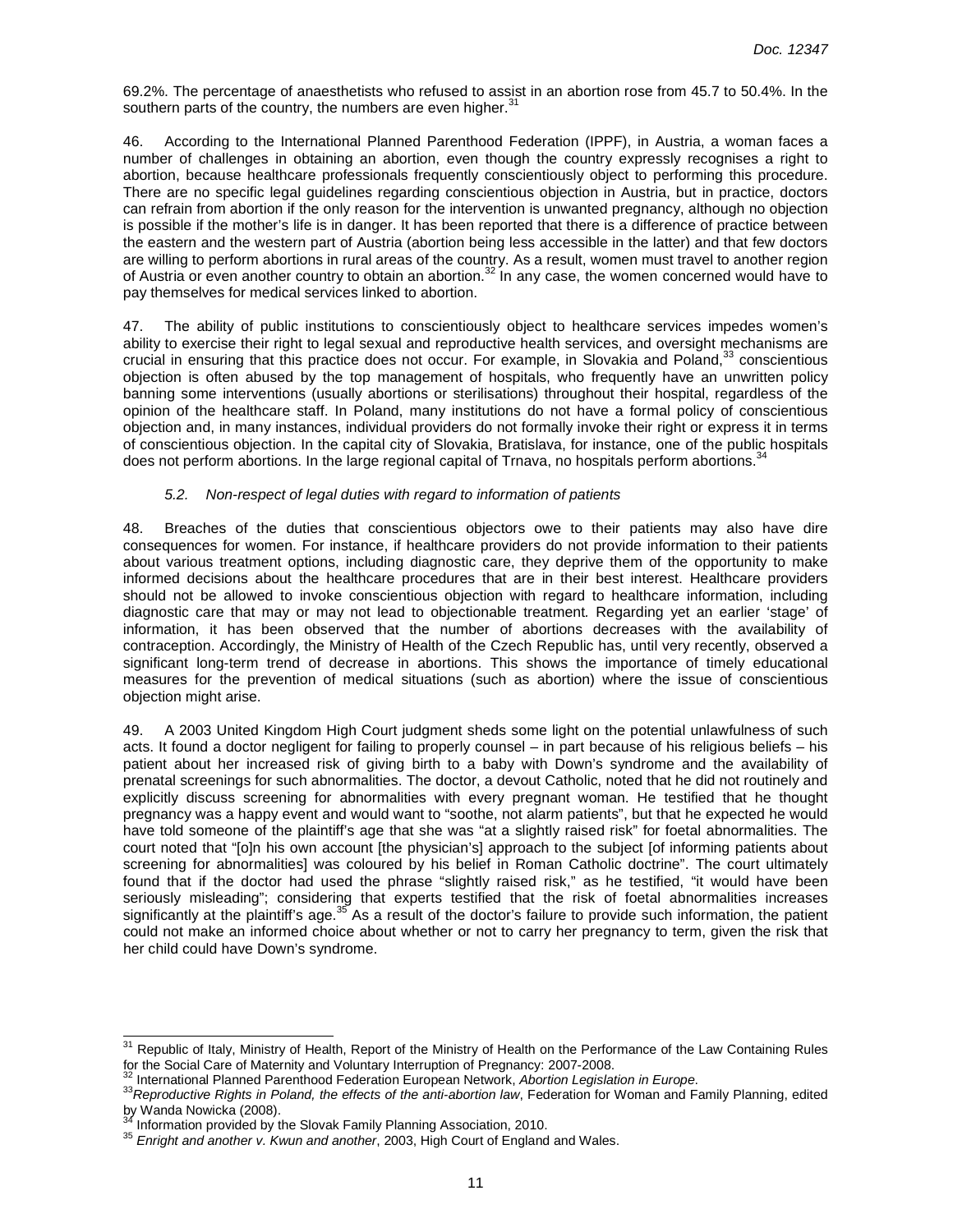# 5.3. Absence of regulations requiring or facilitating timely action

50. In the absence of regulations requiring timely notification of a healthcare provider's conscientious objection to a specific procedure, accompanied by a timely referral to another provider, women may be unable to locate another healthcare provider to perform such procedure in a timely manner, which prevents them from accessing the healthcare services to which they are legally entitled.

51. For example, in Denmark, in response to a situation in which a woman who scheduled an appointment at a clinic to undergo an abortion, but was not informed by the doctor of his/her conscientious objection to the performance of abortions, nor was the patient provided with a timely referral, a representative of the Danish National Board of Health commented that doctors must immediately inform the patient of any conscientious objection. The failure to do so or to provide a referral could delay the time period within which a woman can legally exercise her right to a voluntary termination of pregnancy. Such a delay could cause the woman to exhaust the 12-week period during which she may legally procure an abortion, and thereby cause her to unwillingly forego her right to this procedure.  $36$ 

52. In addition, the necessity for a timely appeals process cannot be overstated, since reproductive health issues can easily be rendered moot by a slow encumbered system, with devastating results such as death or permanent health disability. For example, in the case of Tysiac v. Poland, the European Court of Human Rights stated that states must ensure access to lawful healthcare services and set up appeal mechanisms for women who are denied such services.<sup>37</sup> In that case, doctors refused to issue a certificate granting an abortion, despite serious health risks of delivery, and the woman's eyesight seriously deteriorated as a result of the childbirth; with a timely appeals process the woman would have been able to challenge the doctors' refusal to grant an abortion in time to obtain treatment that would have saved her from a permanent disability.

# 5.4. Lack of regulation regarding the scope of conscientious objection provisions

53. Furthermore, the lack of regulation in regard to whom and in respect of which services conscientious objection provisions apply prevent women from accessing the healthcare to which they are legally entitled. Legal 'loopholes' might possibly allow ancillary healthcare providers to object to the provision of subsidiary services, which may then delay or obstruct women's access to reproductive healthcare.

54. For example, the scope of the conscientious objection clause in the United Kingdom's abortion law was clarified by a 1988 House of Lords decision, which made clear that the clause applies only to participation in treatment. The case involved a doctor's secretary who objected to signing an abortion referral letter on grounds of conscience. The House of Lords held that such an act did not constitute part of the treatment for abortion and, thus, was not covered by the conscientious objection clause of the abortion law. The decision supports the proposition that doctors cannot claim exemption from giving advice or performing the preparatory steps to arrange an abortion if the request for abortion meets legal requirements.<sup>38</sup>

## **6. Conclusions**

55. Member states should enact comprehensive and clear regulations that balance the right of the healthcare provider to conscientiously object to the performance of a procedure, and ensure that patients can exercise their right to access lawful health services. In situations in which such regulations exist, many member states lack oversight and monitoring mechanisms to ensure that healthcare providers act in accordance with them. Such regulations should establish mechanisms to ensure the accessibility and availability of healthcare providers when other healthcare providers may conscientiously object, and mandate the creation of a registry of conscientious objectors.

56. National regulations should recognise that the right to conscientious objection extends only to individuals, not to public or state institutions. Additional safeguards should delineate the duties of healthcare providers to their patients in the context of conscientious objection, which include a duty to:

- provide information to patients about all treatment options;
- inform patients of any conscientious objection and provide a referral to another healthcare provider, in a timely manner;

 <sup>36</sup> "Ethical issues regarding abortion: How far does the right go?" (Etisk forbehold ved abort: Hvor langt rækker retten?), Ugeskrift for Læger, 2007.

Tysiac v. Poland, European Court of Human Rights (2007).

<sup>38</sup> BMA's Handbook of Ethics and Law.